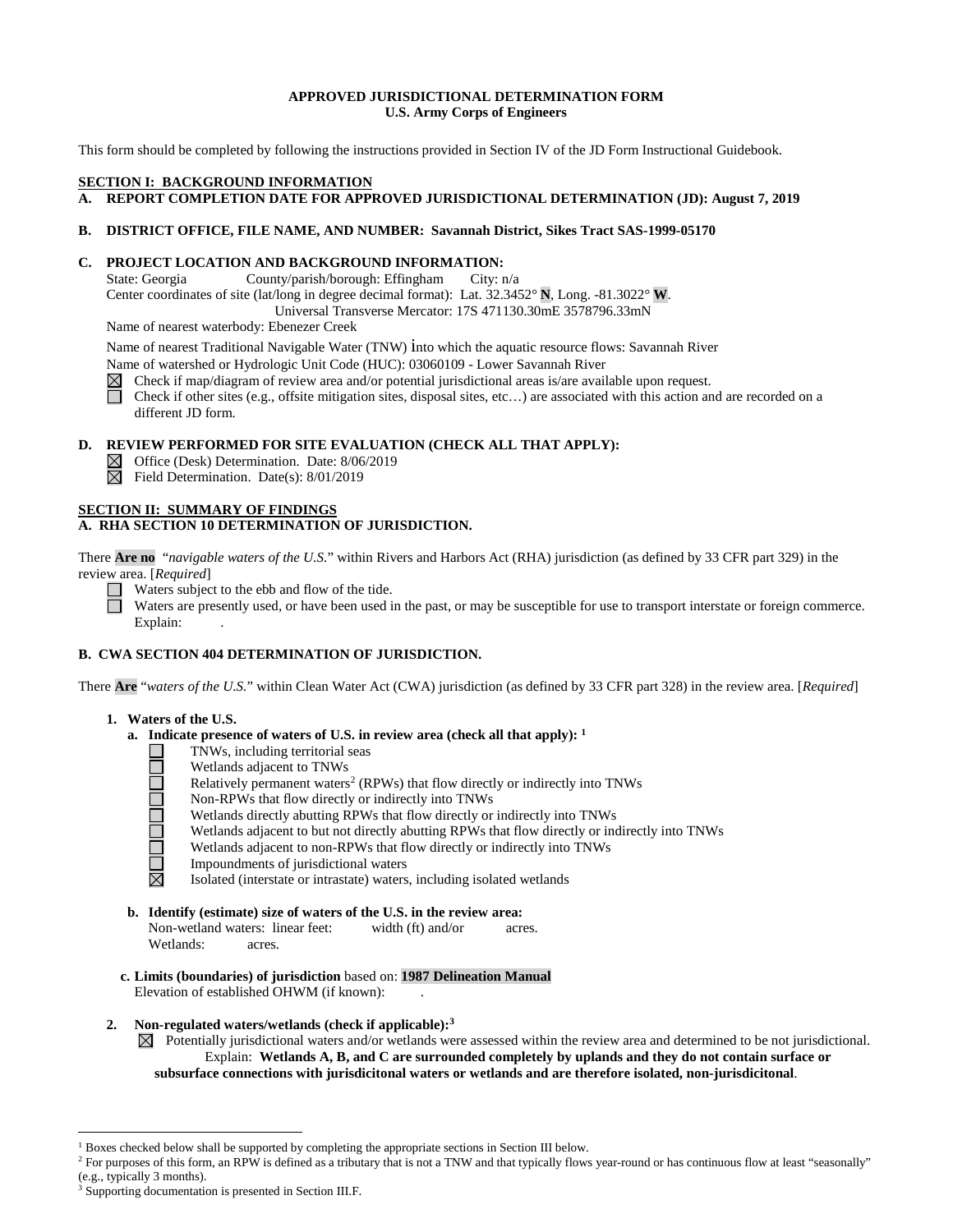# **SECTION III: CWA ANALYSIS**

#### **A. TNWs AND WETLANDS ADJACENT TO TNWs**

**The agencies will assert jurisdiction over TNWs and wetlands adjacent to TNWs. If the aquatic resource is a TNW, complete Section III.A.1 and Section III.D.1. only; if the aquatic resource is a wetland adjacent to a TNW, complete Sections III.A.1 and 2 and Section III.D.1.; otherwise, see Section III.B below**.

 **1. TNW** 

Identify TNW: **N/A**.

Summarize rationale supporting determination: N/A.

#### **2. Wetland adjacent to TNW**

Summarize rationale supporting conclusion that wetland is "adjacent": N/A.

# **B. CHARACTERISTICS OF TRIBUTARY (THAT IS NOT A TNW) AND ITS ADJACENT WETLANDS (IF ANY):**

 **This section summarizes information regarding characteristics of the tributary and its adjacent wetlands, if any, and it helps determine whether or not the standards for jurisdiction established under Rapanos have been met.** 

 **The agencies will assert jurisdiction over non-navigable tributaries of TNWs where the tributaries are "relatively permanent waters" (RPWs), i.e. tributaries that typically flow year-round or have continuous flow at least seasonally (e.g., typically 3 months). A wetland that directly abuts an RPW is also jurisdictional. If the aquatic resource is not a TNW, but has year-round (perennial) flow, skip to Section III.D.2. If the aquatic resource is a wetland directly abutting a tributary with perennial flow, skip to Section III.D.4.** 

**A wetland that is adjacent to but that does not directly abut an RPW requires a significant nexus evaluation. Corps districts and EPA regions will include in the record any available information that documents the existence of a significant nexus between a relatively permanent tributary that is not perennial (and its adjacent wetlands if any) and a traditional navigable water, even though a significant nexus finding is not required as a matter of law.** 

**If the waterbody4 is not an RPW, or a wetland directly abutting an RPW, a JD will require additional data to determine if the waterbody has a significant nexus with a TNW. If the tributary has adjacent wetlands, the significant nexus evaluation must consider the tributary in combination with all of its adjacent wetlands. This significant nexus evaluation that combines, for analytical purposes, the tributary and all of its adjacent wetlands is used whether the review area identified in the JD request is the tributary, or its adjacent wetlands, or both. If the JD covers a tributary with adjacent wetlands, complete Section III.B.1 for the tributary, Section III.B.2 for any onsite wetlands, and Section III.B.3 for all wetlands adjacent to that tributary, both onsite and offsite. The determination whether a significant nexus exists is determined in Section III.C below.** 

 **1. Characteristics of non-TNWs that flow directly or indirectly into TNW**

 **(i) General Area Conditions:**

| Watershed size:          | <b>Pick List</b> |
|--------------------------|------------------|
| Drainage area:           | <b>Pick List</b> |
| Average annual rainfall: | inches           |
| Average annual snowfall: | inches           |

# **(ii) Physical Characteristics:**

 $\overline{a}$ 

(a) Relationship with TNW: Tributary flows directly into TNW. Tributary flows through **2** tributaries before entering TNW.

Project waters are **Pick List** river miles from TNW. Project waters are **Pick List** river miles from RPW. Project waters are **Pick List** aerial (straight) miles from TNW. Project waters are **Pick List** aerial (straight) miles from RPW. Project waters cross or serve as state boundaries. Explain: N/a.

Identify flow route to TNW5: P1 originates on-site and then flows off-site flows and into Lotts Creek (RPW). which flows directly into the Canoochee River (TNW).

<sup>4</sup> Note that the Instructional Guidebook contains additional information regarding swales, ditches, washes, and erosional features generally and in the arid West.

<sup>5</sup> Flow route can be described by identifying, e.g., tributary a, which flows through the review area, to flow into tributary b, which then flows into TNW.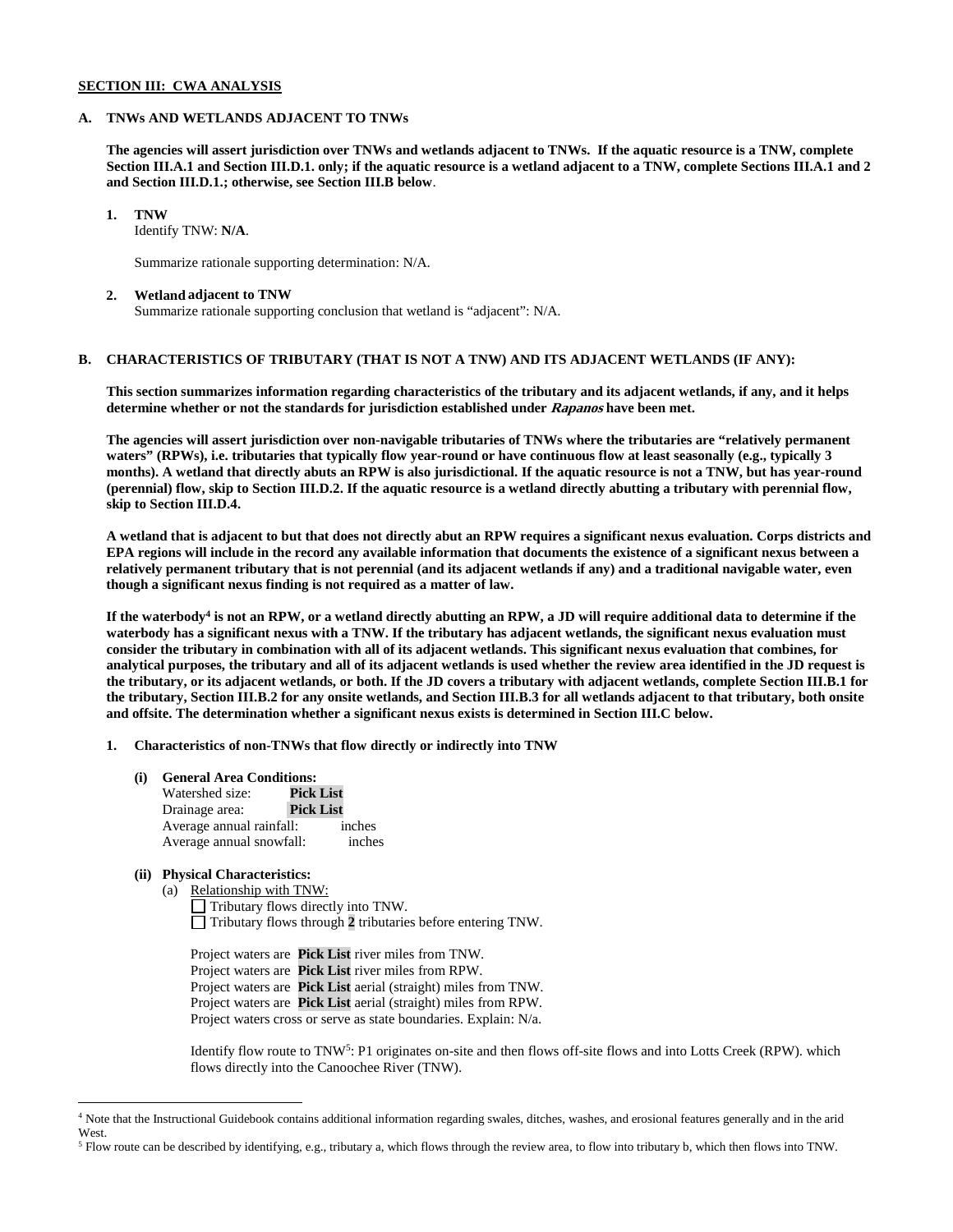Tributary stream order, if known: 1st.

| (b) | <b>General Tributary Characteristics (check all that apply):</b><br><b>Tributary</b> is:<br>Natural<br>Artificial (man-made). Explain:<br>Manipulated (man-altered). Explain:                                                                                                                                                                                                            |
|-----|------------------------------------------------------------------------------------------------------------------------------------------------------------------------------------------------------------------------------------------------------------------------------------------------------------------------------------------------------------------------------------------|
|     | <b>Tributary</b> properties with respect to top of bank (estimate):<br>Average width:<br>feet<br>Average depth:<br>feet<br>Average side slopes: Pick List.                                                                                                                                                                                                                               |
|     | Primary tributary substrate composition (check all that apply):<br>Concrete<br><b>Silts</b><br>Sands<br>Cobbles<br>Gravel<br>Muck<br>Bedrock<br>$\Box$ Vegetation. Type/% cover:<br>Other. Explain:                                                                                                                                                                                      |
|     | Tributary condition/stability [e.g., highly eroding, sloughing banks]. Explain: Relatively stable.<br>Presence of run/riffle/pool complexes. Explain: riffle/pool complexes are not present throughout channel because<br>channel slope is minimal and well developed riffles are not present.<br>Tributary geometry: Pick List<br>Tributary gradient (approximate average slope): n/a % |
| (c) | Flow:<br>Tributary provides for: Pick List<br>Estimate average number of flow events in review area/year: <b>Pick List</b>                                                                                                                                                                                                                                                               |

Describe flow regime: Channel appears to have flow most of the year.

 Other information on duration and volume: P1 appears to be a perennial stream that has flow most of the year. The portion of P1 that is within the site is located within a wetland system, so the area around it has a high water table.

 Surface flow is: **Discrete and confined.** Characteristics: During normal conditions, flow is confined to channel, but during high flow events, surface flow can extend outside of channel.

| the presence of litter and debris                                                                             |
|---------------------------------------------------------------------------------------------------------------|
| destruction of terrestrial vegetation                                                                         |
| the presence of wrack line                                                                                    |
| sediment sorting                                                                                              |
| scour                                                                                                         |
| multiple observed or predicted flow events                                                                    |
| abrupt change in plant community                                                                              |
|                                                                                                               |
| Discontinuous OHWM. <sup>7</sup> Explain: The channel of P1 is a shallow channel and banks are not continuous |
| clear, natural line impressed on the bank                                                                     |

throughout entire length. The channel gets shallow at the lower portion and no distinct OHWM was observed. Therefore, an OHWM is not present throughout the entire length of the channel.

If factors other than the OHWM were used to determine lateral extent of CWA jurisdiction (check all that apply):

| High Tide Line indicated by:              | Mean High Water Mark indicated by:            |
|-------------------------------------------|-----------------------------------------------|
| oil or scum line along shore objects      | $\vert$ survey to available datum;            |
| fine shell or debris deposits (foreshore) | physical markings;                            |
| physical markings/characteristics         | vegetation lines/changes in vegetation types. |
| tidal gauges                              |                                               |
| $\Box$ other (list):                      |                                               |
|                                           |                                               |

 **(iii) Chemical Characteristics:**

 $\overline{a}$ 

<sup>6</sup> A natural or man-made discontinuity in the OHWM does not necessarily sever jurisdiction (e.g., where the stream temporarily flows underground, or where the OHWM has been removed by development or agricultural practices). Where there is a break in the OHWM that is unrelated to the waterbody's flow regime (e.g., flow over a rock outcrop or through a culvert), the agencies will look for indicators of flow above and below the break. 7 Ibid.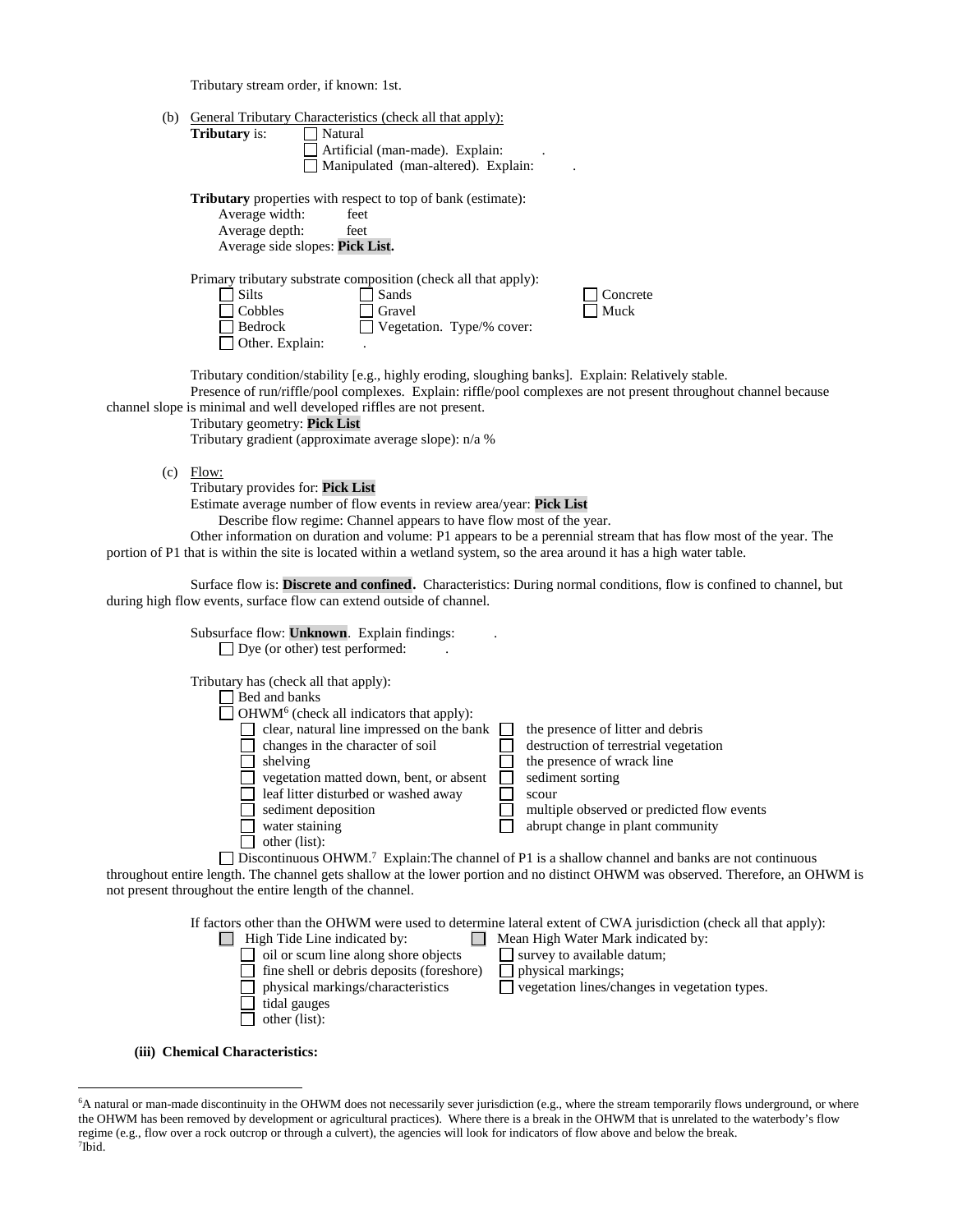Characterize tributary (e.g., water color is clear, discolored, oily film; water quality; general watershed characteristics, etc.). Explain: In general, the water appearance and quality throughout I4 and upstream appeared to be fine. Identify specific pollutants, if known: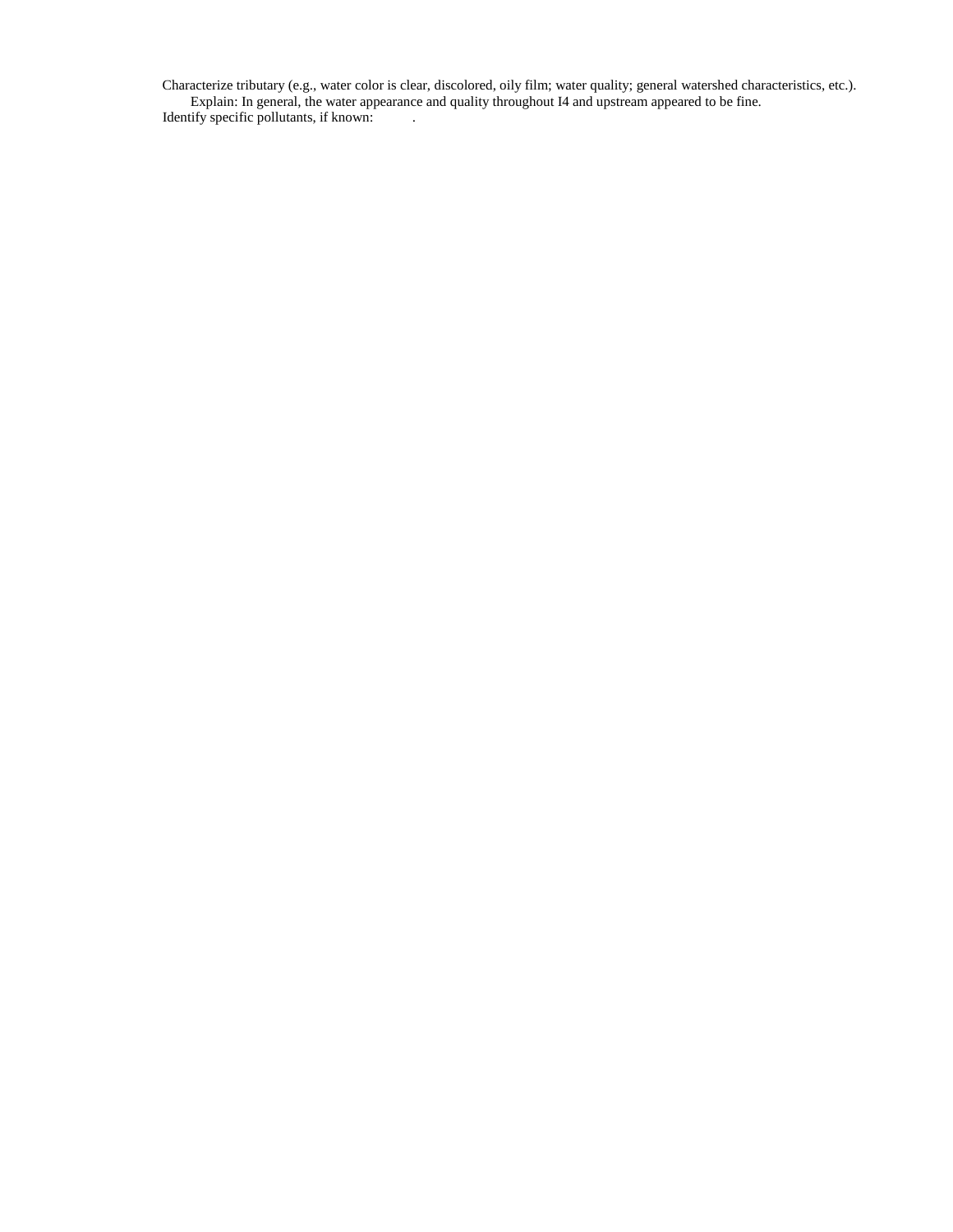# **(iv) Biological Characteristics. Channel supports (check all that apply):**

 Riparian corridor. Characteristics (type, average width): Riparian corridor is of varying widths and overall somewhat narrow. Stream and wetland system is surrounded by livestock pasture areas. Riparian trees are a mixture of hardwood species.

- $\Box$  Wetland fringe. Characteristics:
- $\Box$  Habitat for:
	- Federally Listed species. Explain findings: .
	- Fish/spawn areas. Explain findings: .
	- Other environmentally-sensitive species. Explain findings: .

Aquatic/wildlife diversity. Explain findings: Evidence of usage by terrestrial wildlife as travel corridor.

# **2. Characteristics of wetlands adjacent to non-TNW that flow directly or indirectly into TNW**

#### **(i) Physical Characteristics:**

 (a) General Wetland Characteristics: Properties: Wetland size: acres Wetland type. Explain: . Wetland quality. Explain: . Project wetlands cross or serve as state boundaries. Explain:

(b) General Flow Relationship with Non-TNW: Flow is: Pick List. Explain:

Surface flow is**: Pick List** 

Characteristics: drainage patterns present where surface water flows overland into stream channel.

 Subsurface flow: **Pick List**. Explain findings: Wetland area contains hydric soils, so water table is close to the surface for portions of the year. It is assumed that there is some subsurface flow from wetland to stream.

 $\Box$  Dye (or other) test performed:

- (c) Wetland Adjacency Determination with Non-TNW:
	- □ Directly abutting
	- Not directly abutting
		- Discrete wetland hydrologic connection. Explain:
		- $\Box$  Ecological connection. Explain:
		- $\Box$  Separated by berm/barrier. Explain:

#### (d) Proximity (Relationship) to TNW

Project wetlands are **Pick List** river miles from TNW. Project waters are **Pick List** aerial (straight) miles from TNW. Flow is from: **Pick List.** Estimate approximate location of wetland as within the **Pick List** floodplain.

# **(ii) Chemical Characteristics:**

Characterize wetland system (e.g., water color is clear, brown, oil film on surface; water quality; general watershed characteristics; etc.). Explain:

Identify specific pollutants, if known: .

# **(iii) Biological Characteristics. Wetland supports (check all that apply):**

- Riparian buffer. Characteristics (type, average width):Mixed hardwood species >100 ft.
- $\Box$  Vegetation type/percent cover. Explain:
- Habitat for:
	- Federally Listed species. Explain findings: .
	- Fish/spawn areas. Explain findings:
	- Other environmentally-sensitive species. Explain findings: .
	- $\Box$  Aquatic/wildlife diversity. Explain findings:

# **3. Characteristics of all wetlands adjacent to the tributary (if any)**

All wetland(s) being considered in the cumulative analysis: **Pick List** Approximately ( ) acres in total are being considered in the cumulative analysis.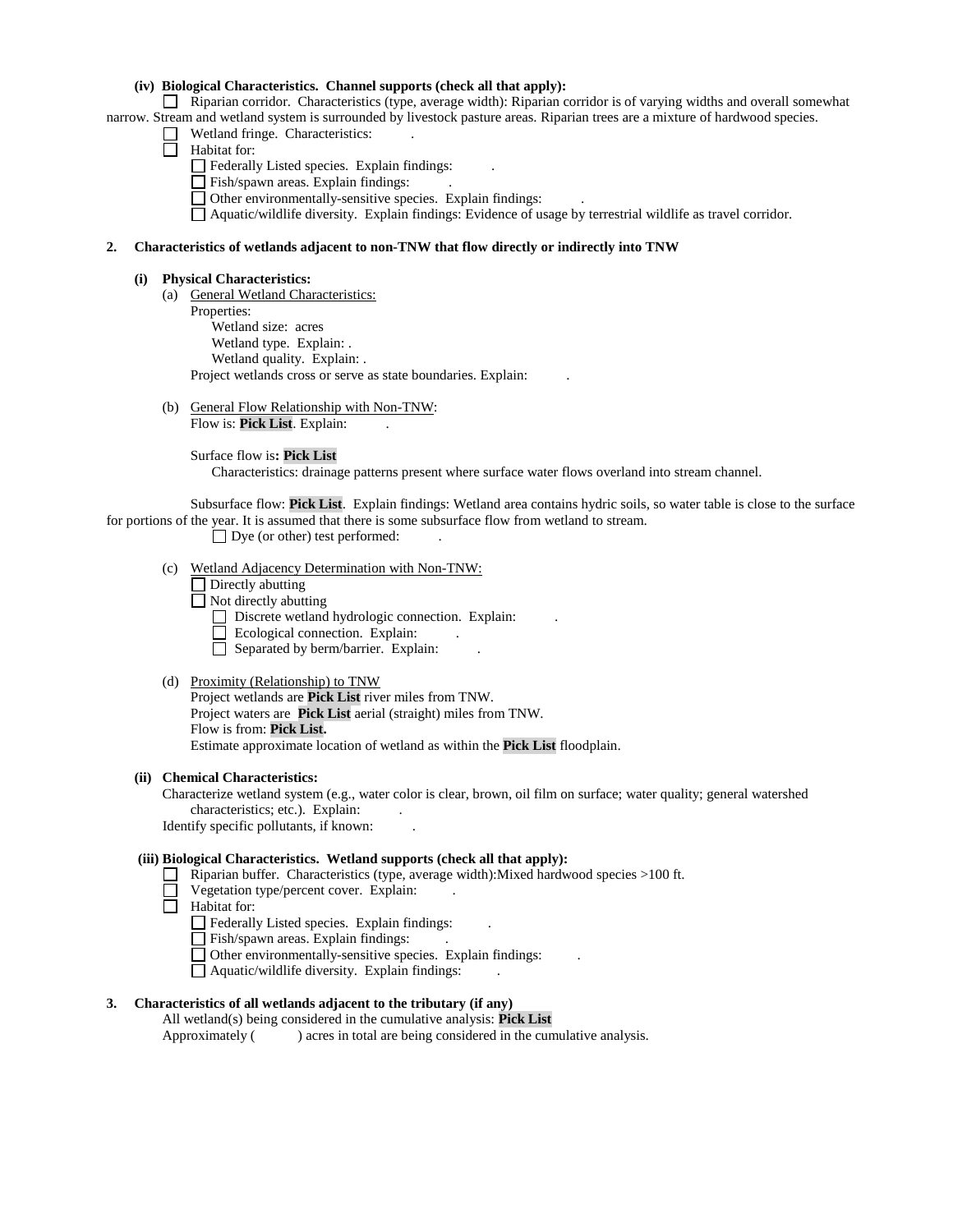For each wetland, specify the following:

Directly abuts? (Y/N) Size (in acres) Directly abuts? (Y/N) Size (in acres)

 See attached table describing all delineated waters withn the site including details of each, specifically signifcant nexus connections

Summarize overall biological, chemical and physical functions being performed:

# **C. SIGNIFICANT NEXUS DETERMINATION**

**A significant nexus analysis will assess the flow characteristics and functions of the tributary itself and the functions performed by any wetlands adjacent to the tributary to determine if they significantly affect the chemical, physical, and biological integrity of a TNW. For each of the following situations, a significant nexus exists if the tributary, in combination with all of its adjacent wetlands, has more than a speculative or insubstantial effect on the chemical, physical and/or biological integrity of a TNW. Considerations when evaluating significant nexus include, but are not limited to the volume, duration, and frequency of the flow of water in the tributary and its proximity to a TNW, and the functions performed by the tributary and all its adjacent wetlands. It is not appropriate to determine significant nexus based solely on any specific threshold of distance (e.g. between a tributary and its adjacent wetland or between a tributary and the TNW). Similarly, the fact an adjacent wetland lies within or outside of a floodplain is not solely determinative of significant nexus.** 

#### **Draw connections between the features documented and the effects on the TNW, as identified in the** *Rapanos* **Guidance and discussed in the Instructional Guidebook. Factors to consider include, for example:**

- Does the tributary, in combination with its adjacent wetlands (if any), have the capacity to carry pollutants or flood waters to TNWs, or to reduce the amount of pollutants or flood waters reaching a TNW?
- Does the tributary, in combination with its adjacent wetlands (if any), provide habitat and lifecycle support functions for fish and other species, such as feeding, nesting, spawning, or rearing young for species that are present in the TNW?
- Does the tributary, in combination with its adjacent wetlands (if any), have the capacity to transfer nutrients and organic carbon that support downstream foodwebs?
- Does the tributary, in combination with its adjacent wetlands (if any), have other relationships to the physical, chemical, or biological integrity of the TNW?

## **Note: the above list of considerations is not inclusive and other functions observed or known to occur should be documented below:**

- **1. Significant nexus findings for non-RPW that has no adjacent wetlands and flows directly or indirectly into TNWs.** Explain findings of presence or absence of significant nexus below, based on the tributary itself, then go to Section III.D: .
- **2. Significant nexus findings for non-RPW and its adjacent wetlands, where the non-RPW flows directly or indirectly into TNWs.** Explain findings of presence or absence of significant nexus below, based on the tributary in combination with all of its adjacent wetlands, then go to Section III.D: .
- **3. Significant nexus findings for wetlands adjacent to an RPW but that do not directly abut the RPW.** Explain findings of presence or absence of significant nexus below, based on the tributary in combination with all of its adjacent wetlands, then go to Section III.D:

# **D. DETERMINATIONS OF JURISDICTIONAL FINDINGS. THE SUBJECT WATERS/WETLANDS ARE (CHECK ALL THAT APPLY):**

- **1. TNWs and Adjacent Wetlands.** Check all that apply and provide size estimates in review area: TNWs: linear feet width (ft), Or, acres.<br>
Netlands adiacent to TNWs: acres. **D** Wetlands adjacent to TNWs:
- **2. RPWs that flow directly or indirectly into TNWs.** 
	- Tributaries of TNWs where tributaries typically flow year-round are jurisdictional. Provide data and rationale indicating that tributary is perennial: .
	- $\Box$  Tributaries of TNW where tributaries have continuous flow "seasonally" (e.g., typically three months each year) are jurisdictional. Data supporting this conclusion is provided at Section III.B. Provide rationale indicating that tributary flows seasonally: P1 had significant flow during field review. It contained a defined channel with evidence of seasonal water flow .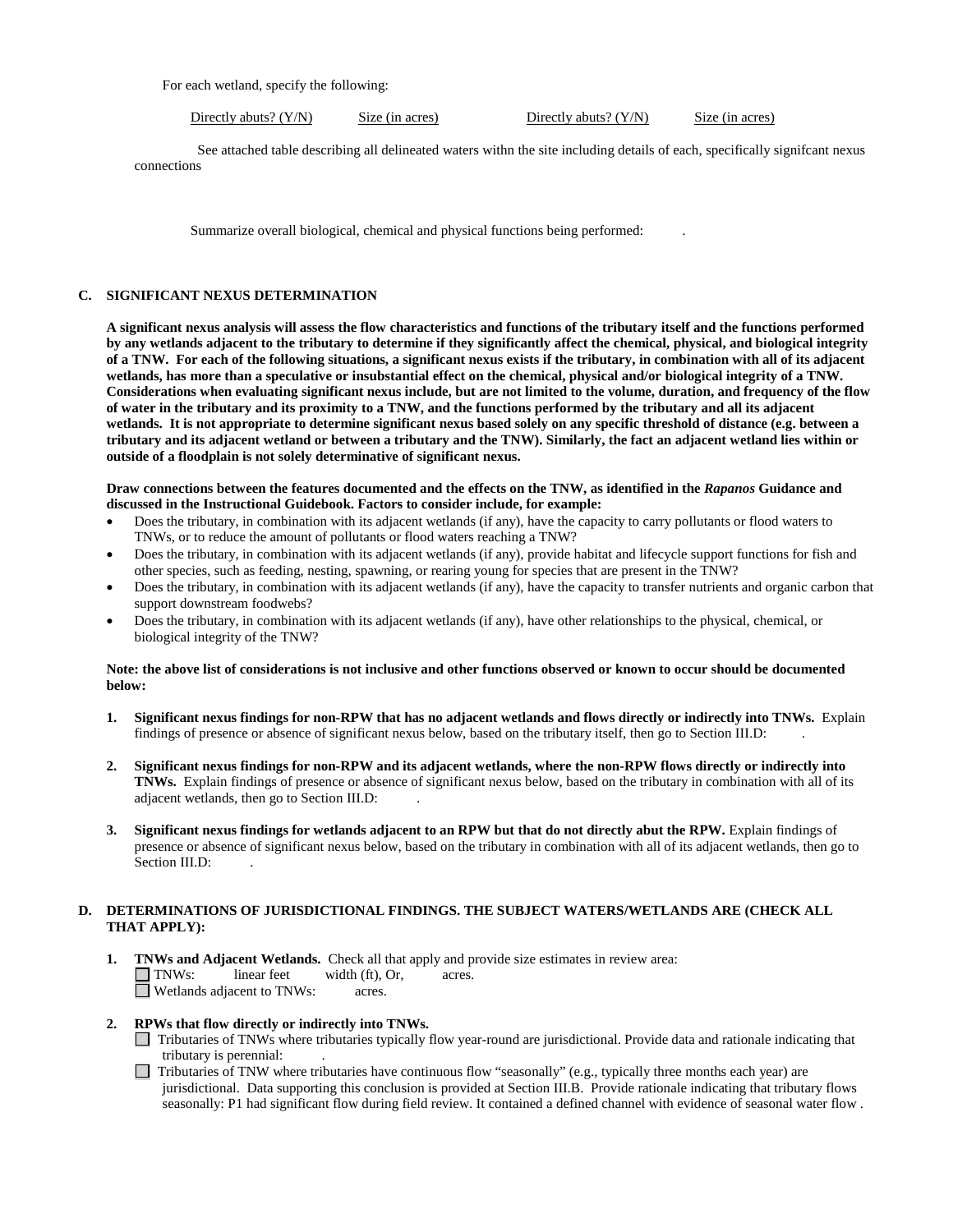Provide estimates for jurisdictional waters in the review area (check all that apply):

- Tributary waters:linear feetwidth (ft).
- □ Other non-wetland waters: acres.
	- Identify type(s) of waters: .

#### **3. Non-RPWs8 that flow directly or indirectly into TNWs.**

Waterbody that is not a TNW or an RPW, but flows directly or indirectly into a TNW, and it has a significant nexus with a TNW is jurisdictional. Data supporting this conclusion is provided at Section III.C.

Provide estimates for jurisdictional waters within the review area (check all that apply):

- Tributary waters:linear feetwidth (ft).
- □ Other non-wetland waters: acres.
	- Identify type(s) of waters: **.**

#### **4. Wetlands directly abutting an RPW that flow directly or indirectly into TNWs.**

**I** Wetlands directly abut RPW and thus are jurisdictional as adjacent wetlands.

Wetlands directly abutting an RPW where tributaries typically flow year-round. Provide data and rationale indicating that tributary is perennial in Section III.D.2, above. Provide rationale indicating that wetland is directly abutting an RPW: **Wetland L directly abuts P1. Channel of P1 begins at several sepages and flow through the center fo Wetland L..** 

Wetlands directly abutting an RPW where tributaries typically flow "seasonally." Provide data indicating that tributary is seasonal in Section III.B and rationale in Section III.D.2, above. Provide rationale indicating that wetland is directly abutting an RPW: .

Provide acreage estimates for jurisdictional wetlands in the review area: **3.85** acres.

#### **5. Wetlands adjacent to but not directly abutting an RPW that flow directly or indirectly into TNWs.**

 Wetlands that do not directly abut an RPW, but when considered in combination with the tributary to which they are adjacent and with similarly situated adjacent wetlands, have a significant nexus with a TNW are jurisidictional. Data supporting this conclusion is provided at Section III.C.

Provide acreage estimates for jurisdictional wetlands in the review area:acres.

#### **6. Wetlands adjacent to non-RPWs that flow directly or indirectly into TNWs.**

Wetlands adjacent to such waters, and have when considered in combination with the tributary to which they are adjacent and with similarly situated adjacent wetlands, have a significant nexus with a TNW are jurisdictional. Data supporting this conclusion is provided at Section III.C.

Provide estimates for jurisdictional wetlands in the review area:acres.

# **7. Impoundments of jurisdictional waters. 9**

As a general rule, the impoundment of a jurisdictional tributary remains jurisdictional.

- Demonstrate that impoundment was created from "waters of the U.S.," or
	- Demonstrate that water meets the criteria for one of the categories presented above (1-6), or
- Demonstrate that water is isolated with a nexus to commerce (see E below).

## **E. ISOLATED [INTERSTATE OR INTRA-STATE] WATERS, INCLUDING ISOLATED WETLANDS, THE USE, DEGRADATION OR DESTRUCTION OF WHICH COULD AFFECT INTERSTATE COMMERCE, INCLUDING ANY SUCH WATERS (CHECK ALL THAT APPLY):10**

- which are or could be used by interstate or foreign travelers for recreational or other purposes.
- from which fish or shellfish are or could be taken and sold in interstate or foreign commerce.
- which are or could be used for industrial purposes by industries in interstate commerce.
- □ Interstate isolated waters. Explain:
- □ Other factors. Explain:

 $\overline{a}$ 

<sup>&</sup>lt;sup>8</sup>See Footnote #3.

<sup>&</sup>lt;sup>9</sup> To complete the analysis refer to the key in Section III.D.6 of the Instructional Guidebook.

**<sup>10</sup> Prior to asserting or declining CWA jurisdiction based solely on this category, Corps Districts will elevate the action to Corps and EPA HQ for review consistent with the process described in the Corps/EPA** *Memorandum Regarding CWA Act Jurisdiction Following Rapanos.*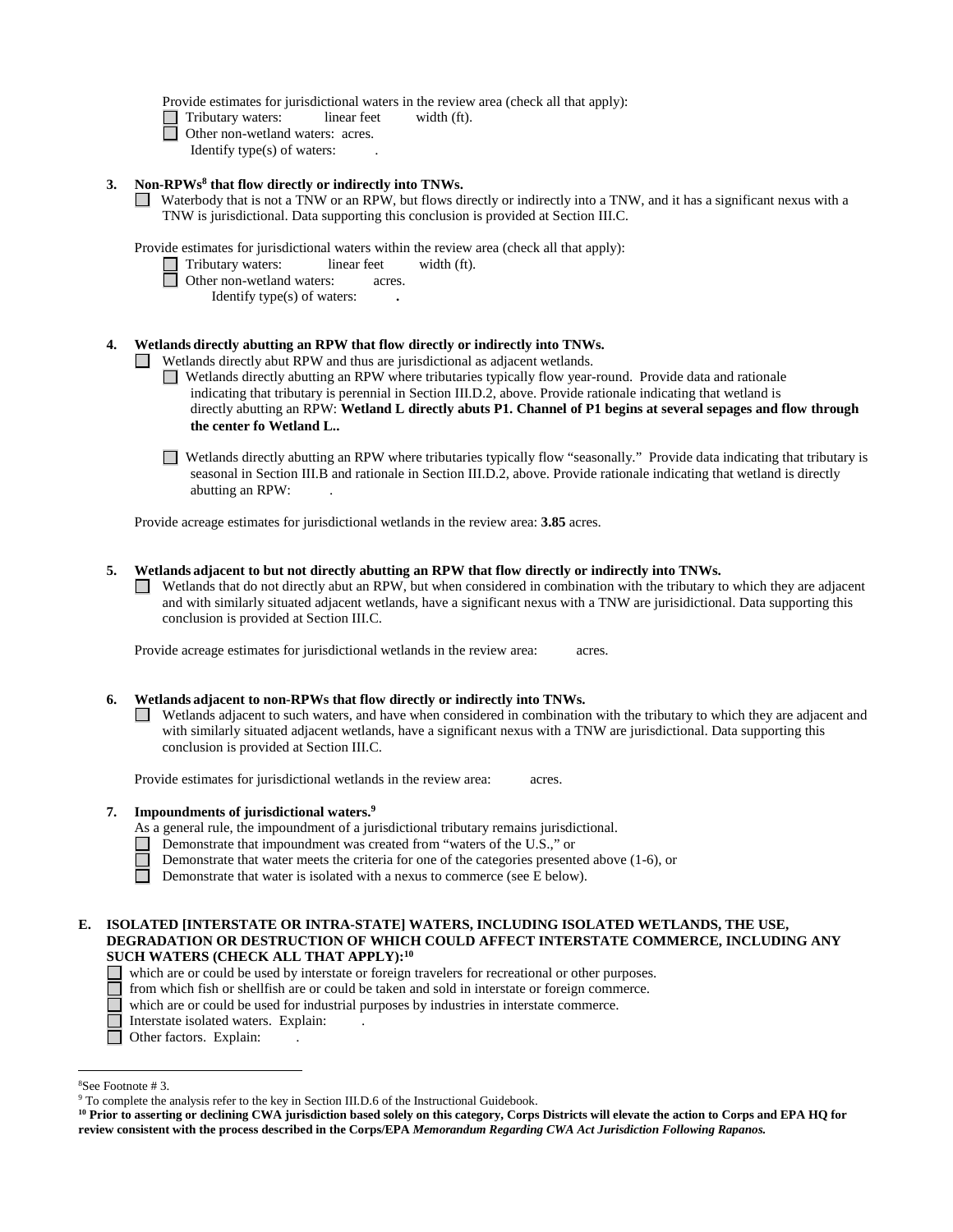|  | Identify water body and summarize rationale supporting determination: |  |  |
|--|-----------------------------------------------------------------------|--|--|
|--|-----------------------------------------------------------------------|--|--|

Provide estimates for jurisdictional waters in the review area (check all that apply):

Tributary waters: linear feet width (ft).  $\Box$ 

Other non-wetland waters: acres.

Identify type(s) of waters: **.** 

**Netlands:** acres.

## **F. NON-JURISDICTIONAL WATERS, INCLUDING WETLANDS (CHECK ALL THAT APPLY):**

- If potential wetlands were assessed within the review area, these areas did not meet the criteria in the 1987 Corps of Engineers Wetland Delineation Manual and/or appropriate Regional Supplements.
- $\boxtimes$  Review area included isolated waters with no substantial nexus to interstate (or foreign) commerce.
	- $\boxtimes$  Prior to the Jan 2001 Supreme Court decision in "*SWANCC*," the review area would have been regulated based solely on the "Migratory Bird Rule" (MBR).
		- Waters do not meet the "Significant Nexus" standard, where such a finding is required for jurisdiction. Explain:
- Other: (explain, if not covered above): **.**

Provide acreage estimates for non-jurisdictional waters in the review area, where the sole potential basis of jurisdiction is the MBR factors (i.e., presence of migratory birds, presence of endangered species, use of water for irrigated agriculture), using best professional judgment (check all that apply):

■ Non-wetland waters (i.e., rivers, streams): linear feet width (ft).

Lakes/ponds: acres.

Other non-wetland waters: acres. List type of aquatic resource:

 $\overline{\mathbb{N}}$  Wetlands: 7.4 acres.

Provide acreage estimates for non-jurisdictional waters in the review area that do not meet the "Significant Nexus" standard, where such a finding is required for jurisdiction (check all that apply):

Non-wetland waters (i.e., rivers, streams):linear feet,width (ft).  $\Box$ Lakes/ponds: acres. Other non-wetland waters: acres. List type of aquatic resource: Wetlands: acres.

#### **SECTION IV: DATA SOURCES.**

|             | A. SUPPORTING DATA. Data reviewed for JD (check all that apply - checked items shall be included in case file and, where checked |
|-------------|----------------------------------------------------------------------------------------------------------------------------------|
|             | and requested, appropriately reference sources below):                                                                           |
| $\boxtimes$ | Maps, plans, plots or plat submitted by or on behalf of the applicant/consultant:                                                |
| ⊠           | Data sheets prepared/submitted by or on behalf of the applicant/consultant.                                                      |
|             | $\boxtimes$ Office concurs with data sheets/delineation report.                                                                  |
|             | Office does not concur with data sheets/delineation report.                                                                      |
|             | Data sheets prepared by the Corps:                                                                                               |
|             | Corps navigable waters' study:                                                                                                   |
|             | U.S. Geological Survey Hydrologic Atlas:                                                                                         |
|             | USGS NHD data.                                                                                                                   |
|             | USGS 8 and 12 digit HUC maps.                                                                                                    |
| $\boxtimes$ | U.S. Geological Survey map(s). Cite scale & quad name: Effingham Quad, 1inch = 2,000 feet USGS Topographic Map.                  |
| $\boxtimes$ | USDA Natural Resources Conservation Service Soil Survey. Citation: Sikes Tract, NRCS Soil Map.                                   |
| $\boxtimes$ | National wetlands inventory map(s). Cite name: Sikes Tract, National Wetlands Inventory.                                         |
|             | State/Local wetland inventory map(s):                                                                                            |
| $\boxtimes$ | FEMA/FIRM maps: Lat/Long: 32.3457, -81.3068.                                                                                     |
|             | 100-year Floodplain Elevation is:<br>(National Geodectic Vertical Datum of 1929)                                                 |
|             | Photographs: $\boxtimes$ Aerial (Name & Date): 2015 Ortho Aerial.                                                                |
|             | or $\boxtimes$ Other (Name & Date): 1999 Color-Infrared Imagery.                                                                 |
|             | Previous determination(s). File no. and date of response letter:                                                                 |
|             | Applicable/supporting case law:                                                                                                  |
|             | Applicable/supporting scientific literature:                                                                                     |
| $\boxtimes$ | Other information (please specify): NOAA Topographic LiDAR/Google Earth.                                                         |
|             |                                                                                                                                  |

**B. ADDITIONAL COMMENTS TO SUPPORT JD:** There is no natural or man-made discrete and/or confined surface water connection between the subject features and any other jurisdictional water. Further, there is no evidence of surface-water flow to or from these features,